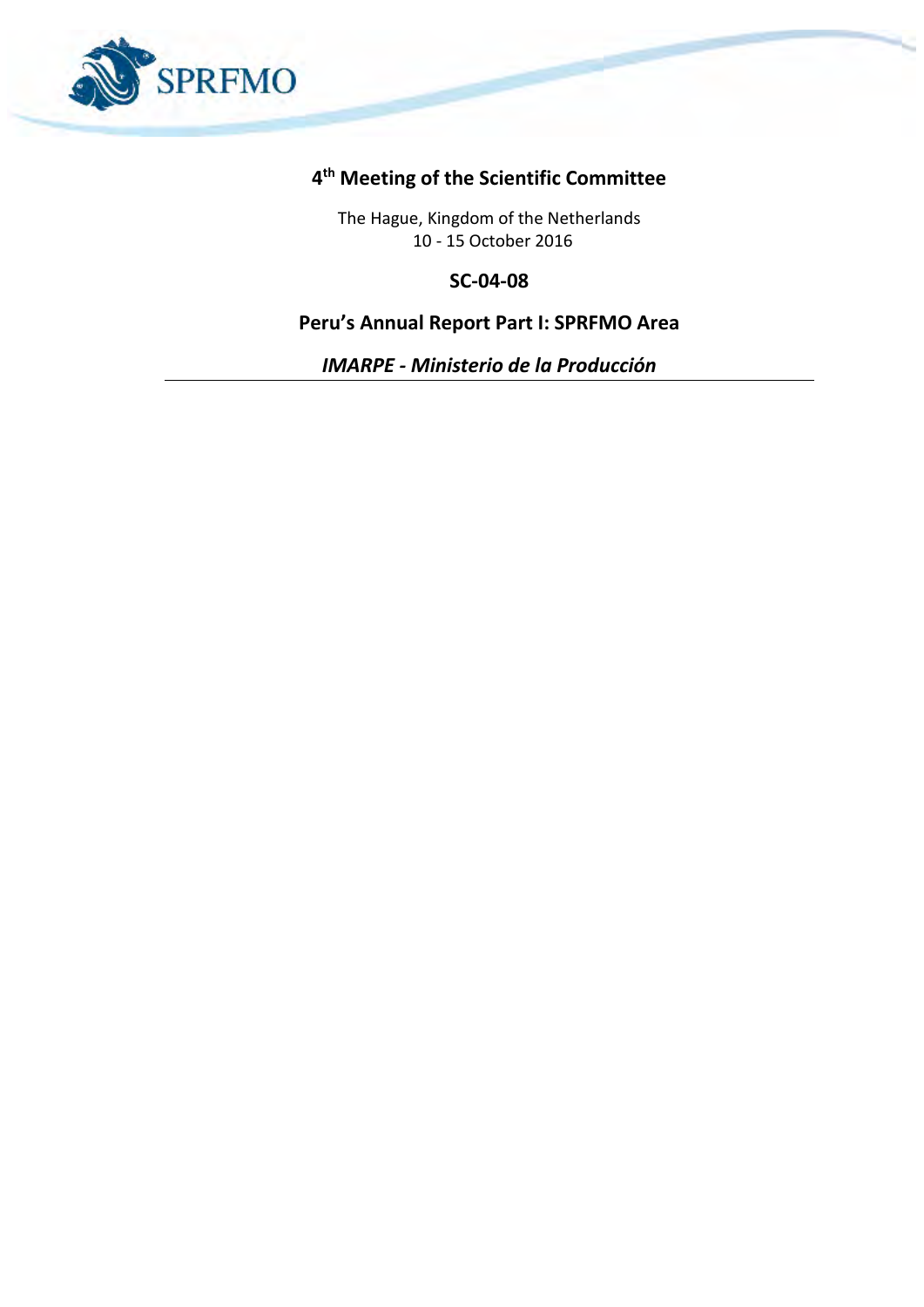



# **South Pacific Regional Fisheries Management Organisation 4 th Meeting of the Scientific Committee The Hague, Netherlands, 10 - 15 October 2016**

**Peru National Report N<sup>o</sup> 1** 

# **REPORT ON THE FISHING ACTIVITIES OF THE PERUVIAN FLEET IN THE AREA OF APLICCATION OF THE CONVENTION OF THE SOUTH PACIFIC REGIONAL FISHERIES MANAGEMENT ORGANISATION (SPRFMO), JANUARY 2015 – JULY 2016**

**by** 

# **IMARPE - PRODUCE**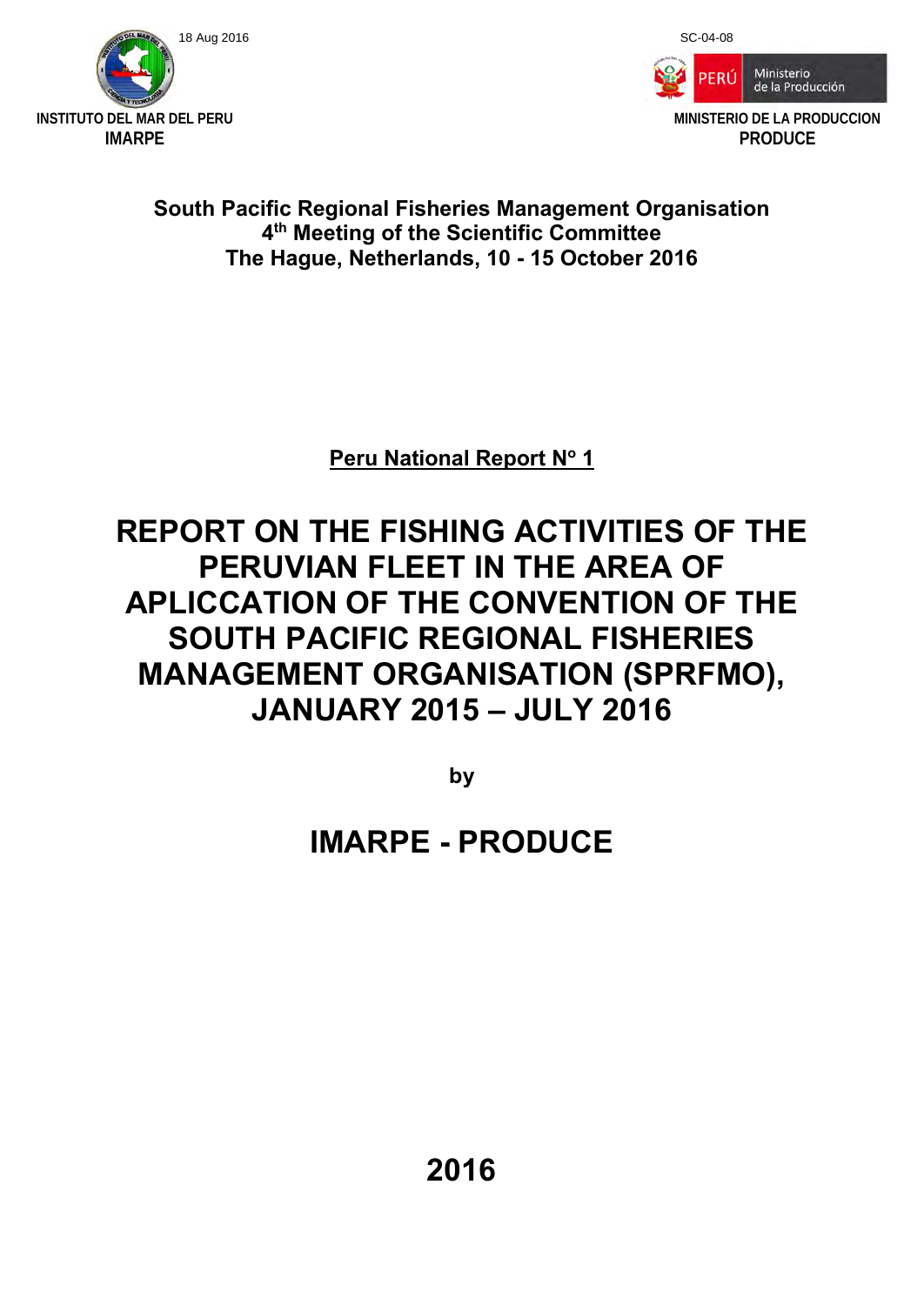# **SUMMARY**

No Peruvian fishing vessel operated in the area of application of the SPRFMO Convention during 2015 and the first part of 2016 (information until July 2016). Therefore, there are no fishing activities and no catches to report in the Convention area for this last two years. The catch, effort and other fishery and biological information available from this Peruvian fleet is therefore limited to 2014 and previous years, already described in earlier reports.

# **INDEX**

- **1 DESCRIPTION OF THE FISHERY** 
	- **1.1 Structure of the fleet and annual catches**
- **2 CATCH, EFFORT AND CPUE IN THE JACK MACKEREL FISHERY** 
	- **2.1 Catch trends**
	- **2.2 Fishing effort trends**
- **3 BIOLOGICAL INFORMATION**
	- **3.1 Geographical distribution of the jack mackerel catches during 2010-2014**
- **4 RESEARCH ACTIVITIES AND DATA COLLECTION (Observations on board and sampling program)**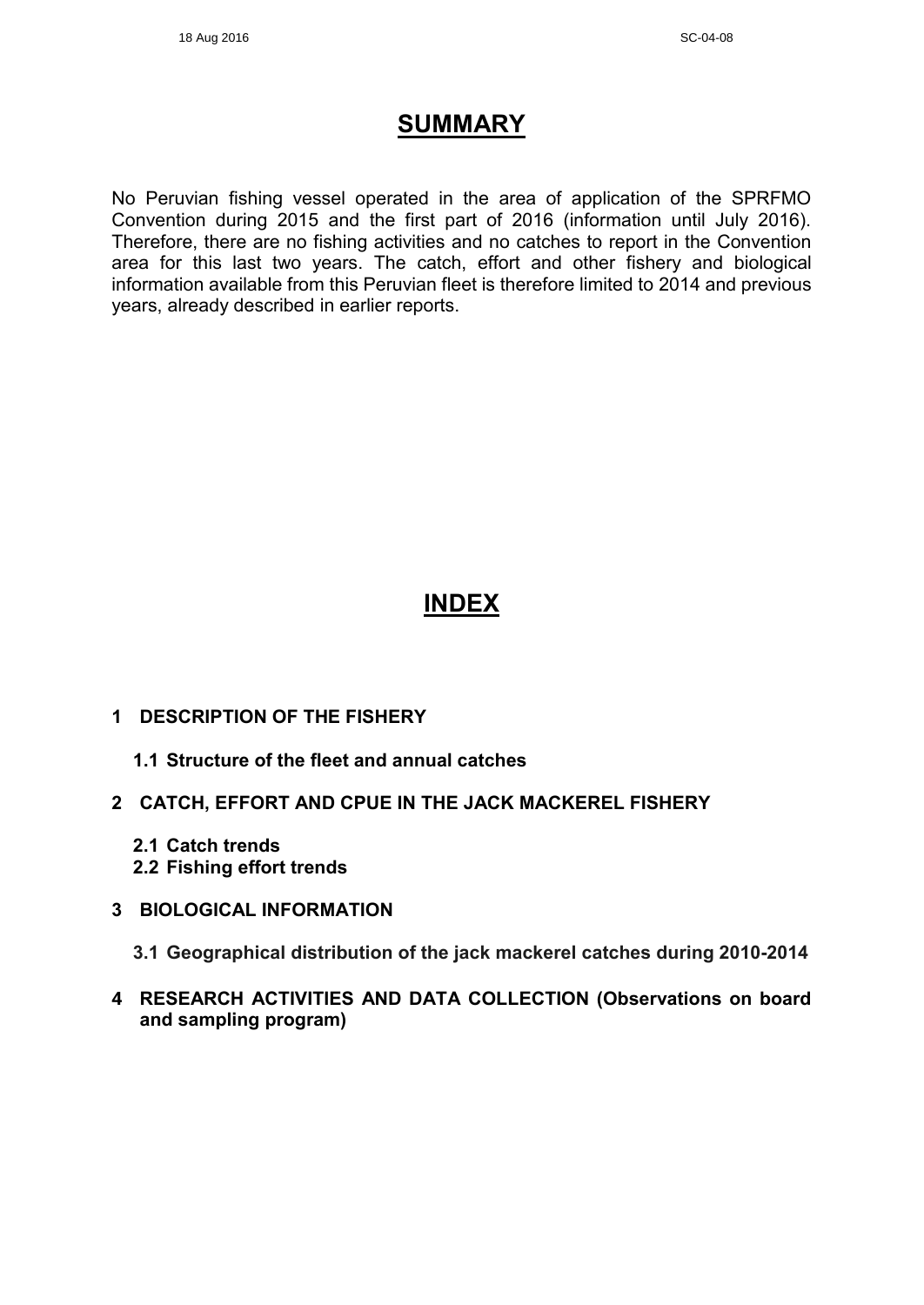### **1. DESCRIPTION OF THE FISHERY**

#### **1.1 Structure of the fleet and annual catches**

The Peruvian fleet registered to participate in the jack mackerel fishery in the area of application of the SPRFMO is comprised of 87 fishing vessels, including 78 purse seiners with an average holding capacity of 500 m<sup>3</sup>, 2 trawlers with an average holding capacity of 4615 m<sup>3</sup>, 7 multipurpose vessels (purse seine/trawler) with an average holding capacity of 1977  $m<sup>3</sup>$  and 1 cargo-factory vessel with a holding capacity of 34 755 m $^3$  (Table 1).

**Table 1.- Peruvian fleet registered to participate in the Jack mackerel fishery in the SPRFMO area** 

| <b>Number</b> | Types of fishing  | <b>Total Holding</b> | Average holding  |
|---------------|-------------------|----------------------|------------------|
| of vessels    | qear              | capacity $(m^3)$     | capacity $(m^3)$ |
| 78            | Purse seine       | 39 000               | 500              |
|               | Trawl             | 9 2 3 1              | 4615             |
|               | Purse seine/trawl | 13837                | 1977             |
|               | Cargo-factory     | 34 755               | 34 755           |

None of the 87 registered vessels was set to sail or was authorized to operate in the SPRFMO Convention area during 2015 or the first part of 2016. Therefore there are no fishing activities and no catches to report during this period (Table 2). Figure 1 shows the annual catches of jack mackerel by the Peruvian fleet in the SPRFMO Convention area since 2009, with a maximum of 40 516 t in 2010 and 0 catches in 2015 and 2016.

**Table 2.- Peruvian fleet that operated in the SPRFMO area during the period January 2015 - July 2016**

| Year  | <b>Number</b><br>Οl<br>vessels | Types of fishing<br>gear | <b>Total holding</b><br>capacity<br>$(\mathsf{m}^3)$ | Average<br>holding<br>capacity $(m^3)$ | <b>Jack</b><br>mackerel<br>catch (t) |
|-------|--------------------------------|--------------------------|------------------------------------------------------|----------------------------------------|--------------------------------------|
| 2015  |                                | n/a                      | n/a                                                  | n/a                                    |                                      |
| 2016* |                                | n/a                      | n/a                                                  | n/a                                    |                                      |

January-July only



**Figure 1.- Annual Peruvian catches of Jack mackerel in the SPRFMO Convention area, years 2009 to 2016 (to July)**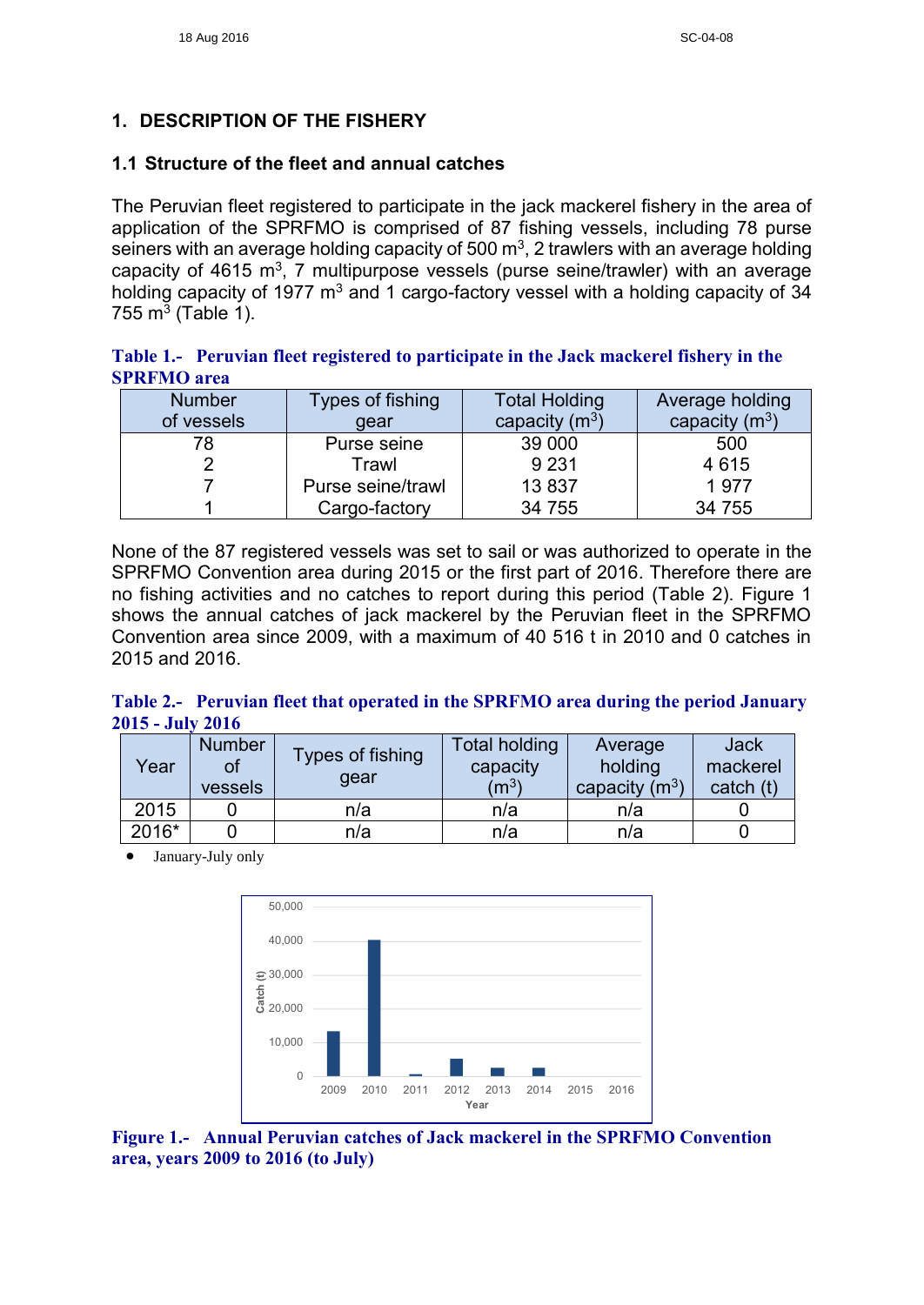#### **2 CATCH, EFFORT AND CPUE IN THE JACK MACKEREL FISHERY**

#### **2.1 Catch trends**

Figure 2 shows the monthly trend in catches of jack mackerel by the Peruvian fleet in the SPRFMO Convention area since 2012. As noted, no catches were made in 2015 and 2016.



**Figure 2.- Jack mackerel monthly catches by the Peruvian fleet in the SPRFMO Convention area, 2012 – 2016**

#### **2.2 Fishing effort trends**

Figure 3 shows the trend of the fishing effort exerted by the Peruvian fleet in the SPRFMO Convention area since 2012. As noted, the number of vessels and holding capacity has been highly variable, with 6 vessels in 2012 and 0 vessels and no fishing effort exerted in 2015 and 2016.



**Figure 3.- Number of vessels and total holding capacity of the Peruvian fleet that operated in the SPRFMO area, by year 2012–2016**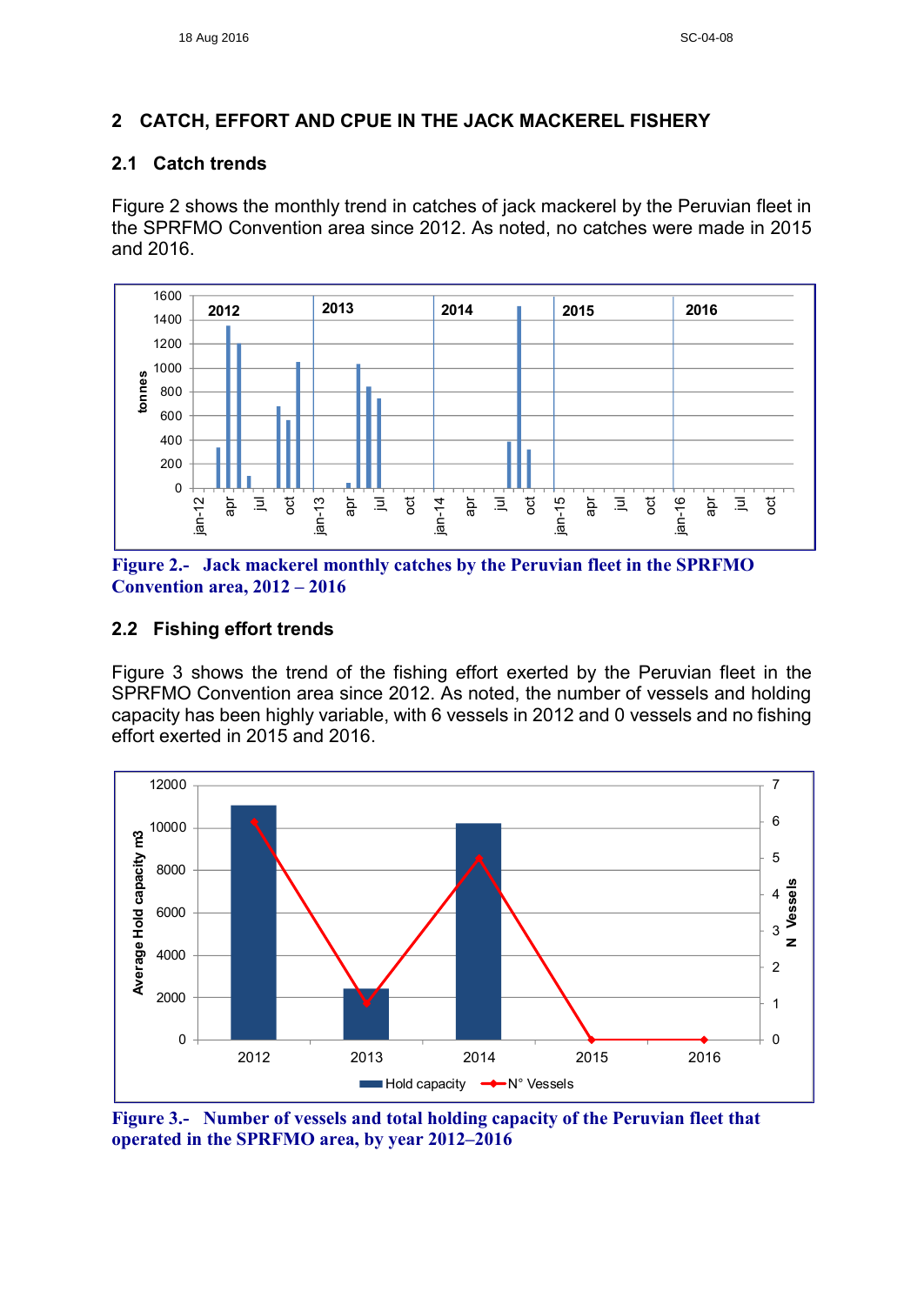### **3 BIOLOGICAL INFORMATION**

#### **3.1 Geographical distribution of jack mackerel catches during 2010 - 2014**

During the years 2010 to 2014 the Peruvian catches of jack mackerel in the SPRFMO Convention area were made in three main areas, one to the north, between 15° and 18°S in 2010 and 2014, another between 25° and 30°S in 2012 and 2014 and a more southern and dispersed area, between 38° and 46°S in 2010, 2011, 2012 and 2013 (Figure 4). No jack mackerel catches were made in the SPRFMO area during 2015 and 2016.